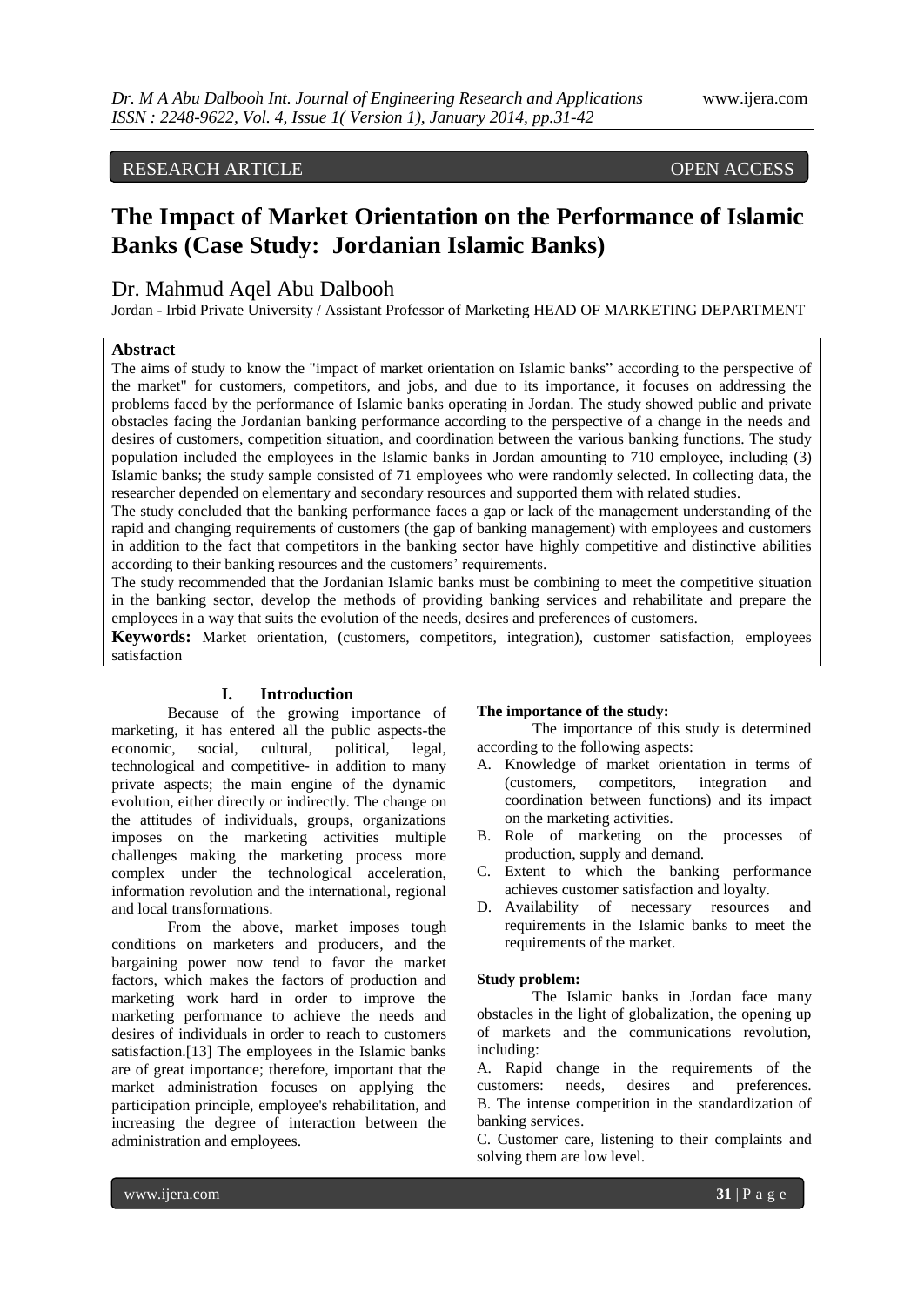D. coordination between the various functions of the marketing process was Low level. marketing process was Low level. E. Interaction between banking management and employees were low level. F. Low degree of the efficiency of bankers and lack of understanding of the customers orientations in line with their rapid banking requirements.

## **Methodology of the study:**

The researcher adopted the descriptive analysis approach to study the Jordanian banking sector and apply the study on the Islamic banks in Jordan. The researcher studied three Jordanian Islamic banks, namely: the Jordan Islamic Bank, the Arab Islamic Bank, and the International Islamic Bank; these banks were selected for study because of the religious orientation of the members of the Jordanian community to deal with those banks; a random regular sample of workers in banks have been selected by 10 % of the study population amounting to (710) - 71 employees.

### **Data collection method**:

Data were collected in two ways: first was Primary data: the questionnaire is adopted and distributed to customers to find out the extent of their satisfaction about the performance of Islamic banks in Jordan and the second were Secondary data: Adoption of references, periodicals and websites.

A questionnaire was sent to a number of professors and professionals for arbitration; the researcher has conducted a survey by distributing (2) questionnaires to (15) branches. Of which, 22 questionnaires were retrieved in the first time and (24) were retrieved in the second where the percentage of the questionnaire stability was (80%).

## **II. Theoretical framework**

The marketing activities need processes of continuous development of harmony with the forces of the total and partial dynamic environment; interacting with the rapid changes of the needs, desires and preferences of customers so as to increase the ability of the organizations to achieve their general and detailed objectives.

The business organizations began planning, focusing and restructuring the marketing mix of various products in addition to the urgent need for information and provision of intellectual capital to manage the marketing process.

The marketing research, consumer behavior analysis and the analysis sales and marketing opportunities have become a necessity preceding the planning of the marketing mix processes, in addition to developing detailed plans for the marketing of products and achieving full coordination and integration among the activities [1].

The market orientation represents a main level in developing the marketing thought; the business organizations have achieved high levels of profitability since the market orientation has adopted a philosophy in marketing depending on the rearrangement of the interests and aspirations of customers at the forefront of the priority of the organization objectives [1].

The market orientation has requirements that should be provided by the business organizations in light of the developments of the market powers since the modern and accurate information has a great importance about competitors, customers, and markets. Also, the possession analysis and diagnosis of information help business organizations provide a series of values added to customers [12].

Business organizations build their strategies in market orientation according to exploiting their resources at the best limit (employees, capital, administration and suppliers etc ...) in order to build the marketing performance fitting the requirements of the market as a guide to the process of marketing. Furthermore, the organizations seek to build the culture of the organization according to the marketing trends through a long-term planning with a focus on developing the capabilities of customers in learning and interacting.

## **Previous studies:**

Tching tching (2002) studied market orientation in the performance of small businesses, the aimed of study was the extent of relationship between the market patterns and performance, the result of study showed that the nature and size of the performance have positive rolls and there is a positive relationship between market orientation and performance in small businesses in Taiwan, Study was recommended for need to focus on various marketing, factors motivate staff and to develop small businesses to suit the requirements of the market customers and competition. Study sample represents population of small businesses.

Pell ham (2000), studied marketing performance and growth in the small U.S. industrial businesses, study aimed was the extent of the relationship between the performance of market orientation and growth in sales and marketing share, The study showed the that U.S. industry in different sectors depend on various orientations as strategic entries to the market, the value adopted by the researcher represents all the American industry and there is a positive relationship in the market orientation and the selling ability, the market performance focuses on the market factors. Also the study recommended was focusing on the study of more than an industry with attention to small companies, need to increase the efficiency of sales,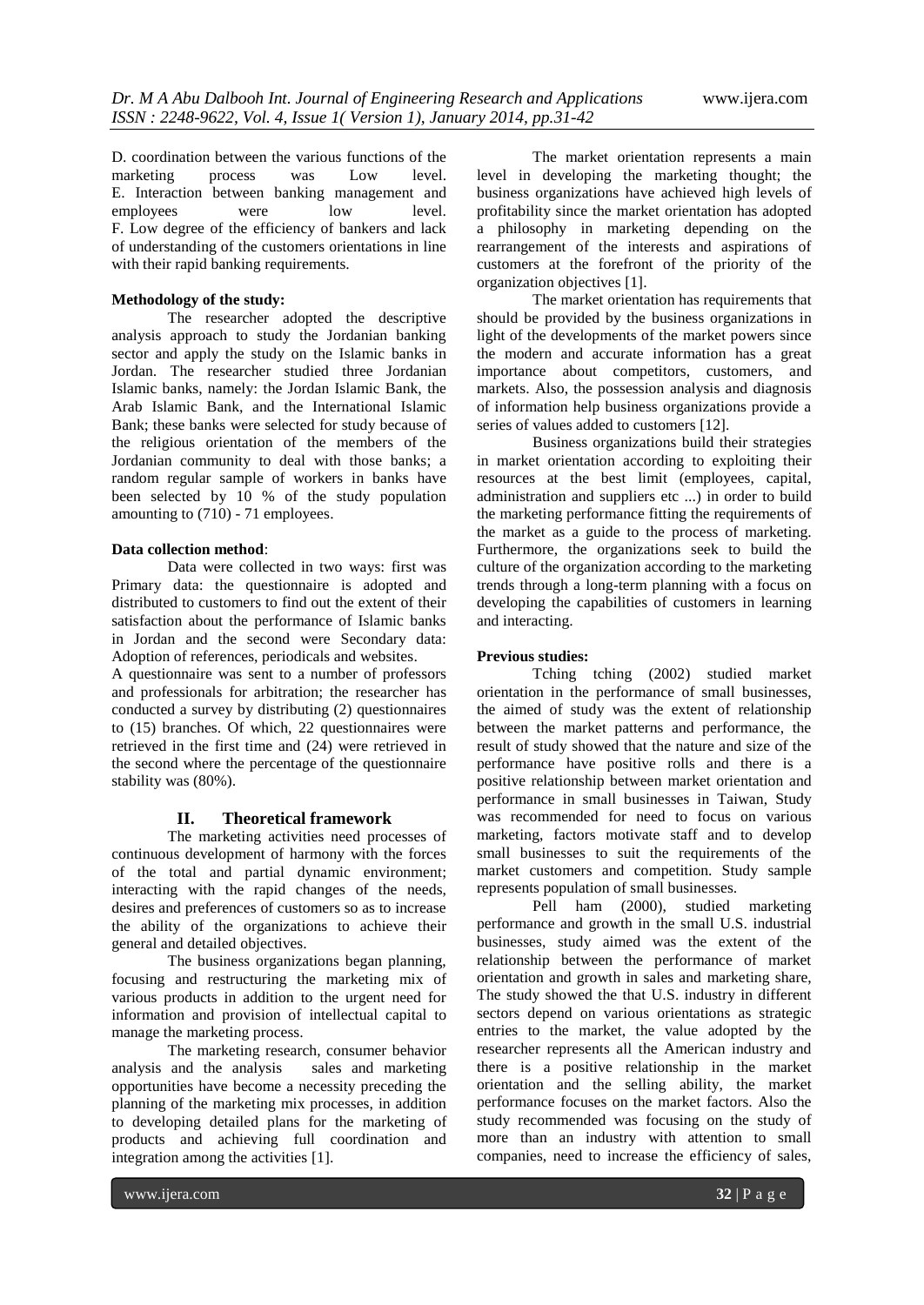depending on the market factors of competition, focusing on achieving the goals of small businesses to increase growth in market share, profits, and sales, directing organizations to attract demands depending on the strategies of innovative pricing and focusing on innovation as a strategic entry for increasing the competitive and market abilities.

Nolan (2002), studied the strategies of customers orientation by the innovative market, the study aimed to find out the role of product development in customers retention and role of market communication, the study showed the importance of information on customers trends and understanding the customers requirements. The study recommended to focusing on the development of marketing strategies to sustain the relationship with customers and continuous innovation helps to provide products that meet the needs and desires of customers.

Li WaKalntson (1998) was study the role of market factors on distinguishing products. The study aimed to find additional features in the new products and the factors affecting customers, competitors and management. The study showed that more the study of the market (customers and competitors) is analytical and dependent on experience and knowledge, the more the organization is able to reach to a competitive advantage through its products. The study recommended was to focusing on the organization's performance on an ongoing basis and need to stimulate the perception of customers.

Hum berg Hauler (2002) studded the market orientation and the customer's satisfaction, the study aimed to find the extent of the relationship between the characteristics of the population and the performance of the retailer and extent of the relationship between the characteristics of the population and the geographical diversity. The study showed that market orientation and the level of performance vary from one geographical area to another and the market orientation or the level of performance varies according to varying demographics. The study recommended the retail markets should develop their strategies according to the orientations of individuals and increasing the focus on adopting the market factors as an indication for increasing the efficiency of the retail markets.

Kim and Mupairg, (1999), study the innovation of customers orientation, study aimed to know customers' perceptions towards innovations of their needs and wishes. The study was showed the organization can achieve growth whenever the market expands in accordance with the values of the organization that customers are looking for and directing customers focuses on the capabilities of the organization in the development and continuous innovation.

## **Market orientation: 1. Customers orientation:**

Customers are considered the first chance for the market orientation in the Islamic banks. The philosophy of the modern market is based on elements such as: (customers, research and studies, the social and ethical responsibility and profitability) [2]; therefore the administration orientation towards customers is a necessity for updating and developing policies towards customers:

A .the administration orientations: When considering the overall objectives of the organization, the organization works on designing the goals according to the resources and capabilities available in the organization and applying that depending on its longor short-term policies in addition to the administration reliability on customers as a main pivot for the market performance in the Islamic banks in Jordan. The administration and the employees should understand the needs, desires and preferences of customers and such movements might contribute to increase the chances of the commitment and loyalty of customers towards the banking products and increase the degree of satisfaction with the banking administration, employees and banking service [7].

B . Customers requirements : it is evident that there is a development and change in the customers' needs in addition to a change in the marketing environment of the banks in a dynamic way; therefore ,the administration in the Islamic banks in Jordan should adopt dynamic policies that are able to meet the needs, desires and preferences of customers according to their constant change; accordingly, the planning of the policies of evaluating the Islamic banking performance must interact with the customers orientation and development whenever necessary. Instead, the Jordanian Islamic banking departments have golden opportunities to achieve customers' satisfaction whenever they are directed towards innovation, creativity and banking entrepreneur ship. The focus of the market orientation is the customers; therefore, presenting the actual banking service according to the customers' expectations or greater than them would lead to the best degrees of satisfaction through achieving values expected from them. Accordingly, administrations should develop the level of awareness of customers for the values of banking, develop the interests of administrations for the customers service and involvement in training, and make decisions and rewards in order to develop the loyalty of customers in general as well as their loyalty towards the utilitarian values of banking service which enhances their purchasing behavior for this service [2].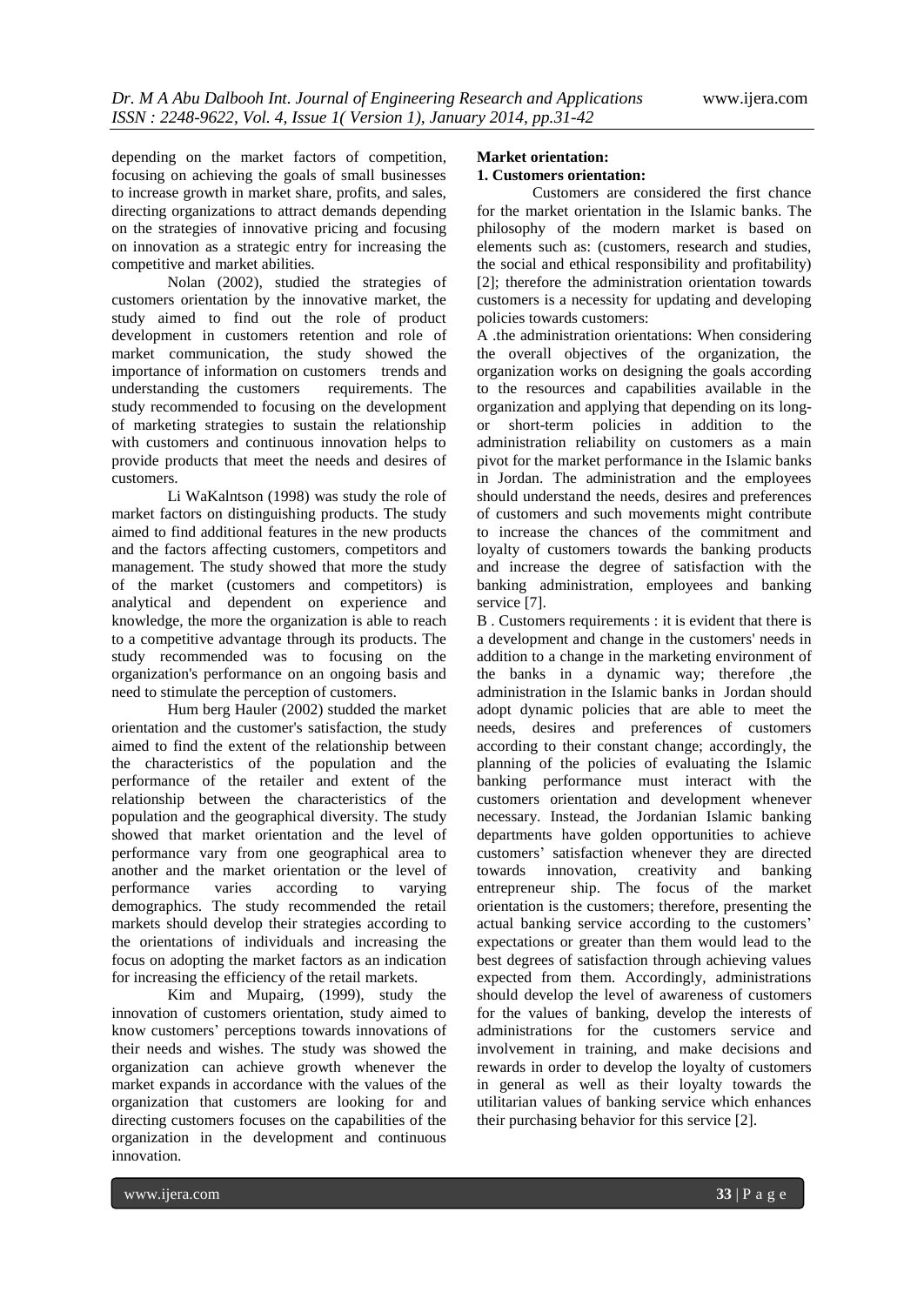#### **2. Competitors orientation:**

Competitors form the second chance for developing the performance of the Jordanian Islamic banks if the evolution of the needs, desires and preferences of customers imposes new restrictions on<br>banks towards market orientation through banks towards market orientation through competitors, the competitive market and the development of additional benefits that can be achieved by the customers under competitive advantages. The Jordanian Islamic banks heads to work in the competitive market with other banks in Jordan; therefore, they should study and analyze the competitiveness of banks in Jordan (Islamic banks and commercial banks). The analyzing processes of competitors will determine the strengths and weaknesses in the space of competitors where the Islamic banks are able to determine their objectives accurately at the strategic level, and the level of executive businesses, which facilitates the competitiveness of Islamic banks to keep up with the performance of Islamic banks or commercial ones.

The Islamic banks in Jordan should adopt their market orientation on the competitive advantage in light of the restructuring of utilitarian and additional values made by the competitors on the one hand , and the needs, wishes and preferences of customers on the other; the more the departments of Islamic banks are proactive and leading in meeting the relative and comprehensive attribute in the banking performance, the more they are able to achieve a greater level of satisfaction for their current and future customers. Banking organizations should focus on the continued development of competitive advantage, the structural characteristics such as the market forces, the increasing size and the large formations of market products, the development of the competitiveness of the relevant abilities related to the competitive attribute and finally the collection of data on customers, competitors and suppliers. The market orientation (competitors) aims to achieve profits and the stability and survival of banks, unites their efforts towards individuals and organizations and takes the necessary decisions for the development of banking performance (18). Islamic banking organizations in Jordan seek to provide expected values depending on focusing on competitors and their abilities, the extent of the competitors' use of customers and information about competitors as a source for the development of competitive advantage.

## 3. **Orientation of coordination between functions**:

**Information:** The Islamic banking organizations in Jordan need information about the market, customers, competitors, and various functions. The more the organizations are able to provide information bases, the more they are able to study and analyze the level of the different markets in order to make marketing

decisions; the banking activity needs accurate, modern , and deep information especially that their decisions mean bearing high financial costs if they are irrational.

**Employees:** The employees are the shining face of the banking organizations; they interact inside them through different functions such as production, market, financial sales, and human resources. In order to have a successful banking performance, employees should interact with customers via the service, the spoken word, and the public relations. Qualified employees can achieve the goals of Islamic banks and meet the requirements of customers according to their attitudes in order to understand such requirements, listen to the customers 'complaints and reach to the level of participation in solving their problems

**Functional integration**: The Jordanian Islamic banking organizations seek to imply their detailed objectives within the objectives of their operational divisions in order to meet the different marketing challenges and objectives in order to reach to integration between the functions of production, sales, financial market, and human resources. The banking organizations need integration career in the levels of strategic management for the organization as a whole in addition to an identification of practical and realistic policies at the business level and the operational level.

**Banking performance:** The Islamic banking organizations in Jordan seek to improve their marketing performance to keep abreast of the developments in the banking market; the market activity by the market orientation included in the pillars of customers, competitors, and functional integration can be achieved, but according to conditions (Understanding customers and their needs and desires and the changes in that, determining and analyzing the capabilities of competitors, and exploiting the strengths and opportunities available. pursuing towards functional, integration and coordination between different functions, heading towards providing additional values to customers, and the continuous development of relative advantage and achieving customers' satisfaction according to their different requirements and needs).

## **• The study population and sample:**

The study population consists of all the employees in the Islamic banks operating in Jordan by 710 male and female employees. Given the difficulty of the inclusion of all workers in the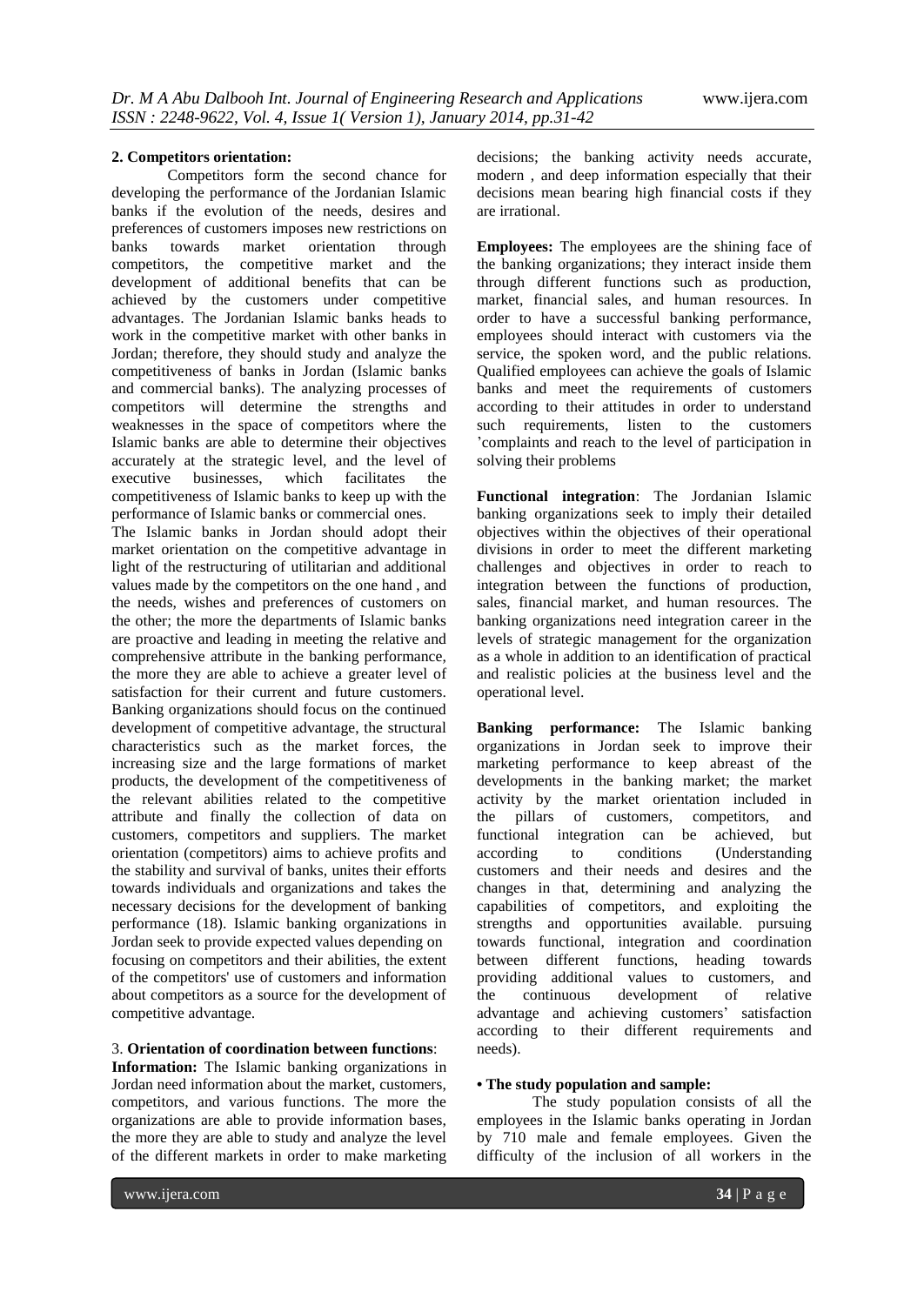Islamic banks operating in Jordan, for reasons of lack of time, the researcher selected a sample of the study population by(10%) by using the random stratified sample method where the study sample consisted of (76 ) employees. After determining the study sample, (76) questionnaires were distributed on the study members. Questionnaires were retrieved by (100%) and three questionnaires were excluded for non- suitability for practical purposes of statistical analysis due to lack of information contained therein. The following is a detailed description of the personal characteristics of the study sample, as shown in table (1).

#### **Model of the study:**

The study aimed to identify the impact of the performance on Islamic banks in Jordan. To achieve this, a model was designed for the study that is described in Figure 1 below in order to clarify the relationship between the independent study variables represented in the (dimensions of market orientation), and the dependent variable represented in the ( performance of Islamic banks)

## •Study hypotheses:

The study hypotheses have been formulated based on the problem and variables of the study; the

hypotheses were the following:

The first major hypothesis:

H01: there is no statistically significant relationship at ( $\alpha$  < 0.05) between the market orientation and its dimensions (customers' orientation, competitors' orientation and integration and coordination between functions) and the performance of Islamic banks in Jordan.

H11: there is no a statistically significant relationship at  $(\alpha \leq 0.05)$  between the market orientation (customers' orientation, ) and the performance of Islamic banks in Jordan.

H12: there is no a statistically significant relationship at  $(\alpha \leq 0.05)$  between the market orientation (competitors' orientation) and performance of Islamic banks in Jordan.

H 13: there is no a statistically significant relationship at  $(\alpha \leq 0.05)$  between the market orientation (integration and coordination between functions) and performance of Islamic banks in Jordan.

## **• Variables of the study:**

## **1 – Independent variables:**

The independent variables in this study are the dimensions of market orientation (customer's, orientation, competitor's orientation, and the integration and coordination between functions).

#### **2 – Dependent variable:**

The dependent variable is represented by the (performance of Islamic banks).

## **• The study tool:**

To answer the questions of the study and test its hypotheses, the researcher prepared a questionnaire for this purpose depending on the literature on market and functionality, as well as previous studies relevant to the subject of this study. The first part of the questionnaire contained personal variables, while the second part dealt with the independent variables represented by the (dimensions of market orientation), while the third part addressed the dependent variable (the performance of Islamic banks). The items of the tool as a whole aimed to evaluate the study sample and their estimation for the market orientation and its impact on the performance of Islamic banks operating in Jordan.

#### **1. the Validity, reliabilty of the study tool:**

To verify the Face, internal content of the questionnaire, it was displayed in its initial picture to (5) arbitrators specialized in the field of market and business management in the Jordanian universities, in order to figure out their views, comments and estimation of the suitability of the items of the questionnaire to the study. In the light of the observations and suggestions of arbitrators, the wording of some items has been modified, some items were deleted because of its repetition and unsuitability with the themes addressed by the study tool, and some items were added and linked with similar items making the study tool own a high validity to be applied on the members of the sample study. after confirming the validity of the study tool and applying it on the study sample consisting of ( 59 ) male and female employees and for purposes of verifying the internal consistency of the items of the questionnaire related to the study variables, Cranach's alpha coefficient was applied; Table (2) illustrates. data that obtained through the application of the study tool on the sample consisting of 9 male and female employees, is considered valid for the purposes of statistical analysis and for calculating the statistical indicators for the purpose of answering the questions of the study and testing its hypotheses .

#### **Statistical treatment:**

After the researcher had finished from collecting data on the variables of the study, some statistical indicators and methods in the Statistical Package for Social Sciences (SPSS) were used so as to process the data that have been obtained through the field study. In particular, the following statistical methods have been used: 1 –the arithmetic mean: it is used to identify the level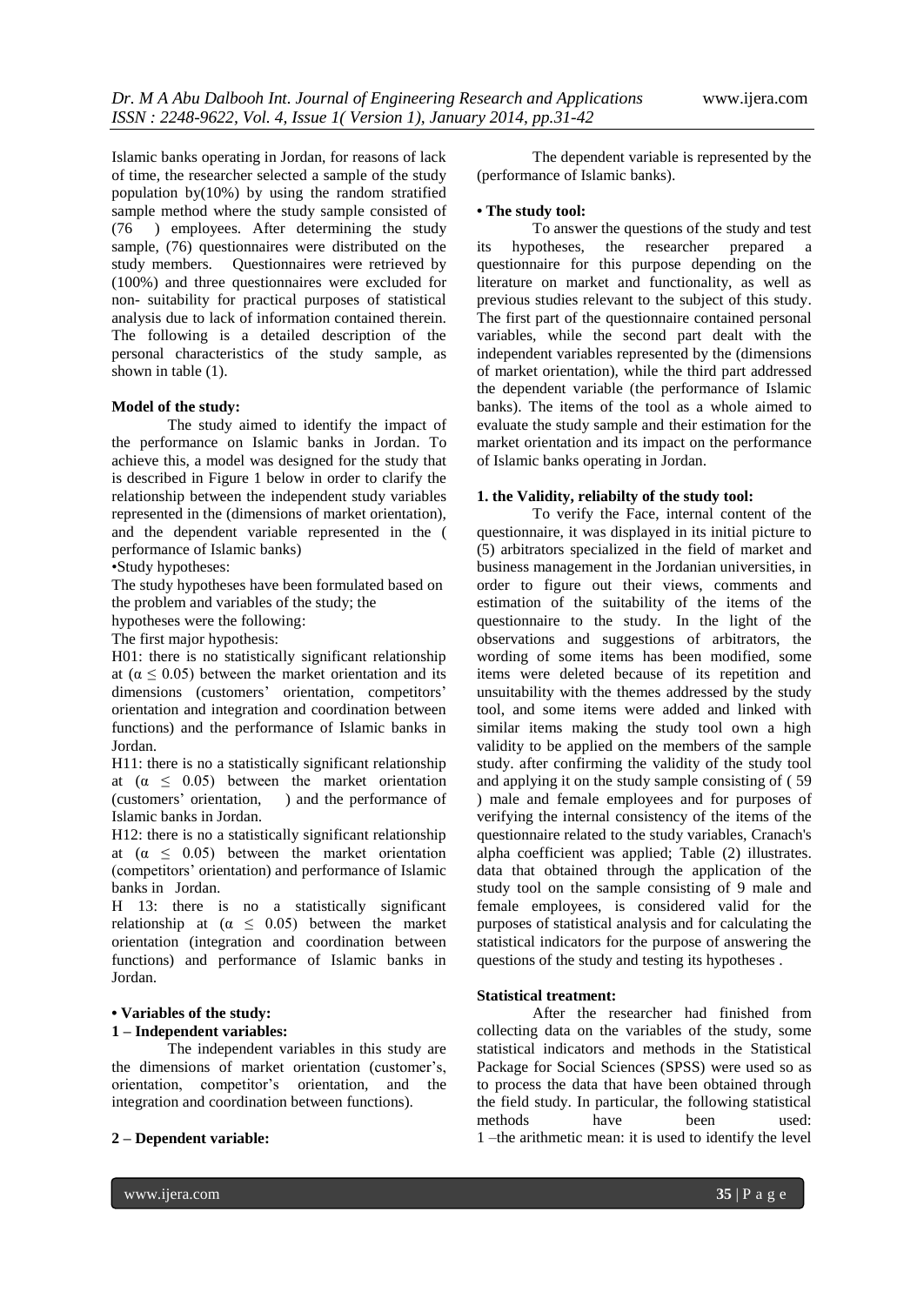of the severity of the answer on the items of the questionnaire.

2 –The standard deviation: it is used to determine the dispersion of the study sample answers about the values of the arithmetic means.

3 - Cronbach's alpha coefficient: it is used to test the internal consistency of the items of the study tool used to measure the variables included in the study.

4 - One-Sample Kolmogorov-Smirnov test: This test is used to verify that the study tool data are subject to the normal distribution or not.

5 - Variance Inflation Factors (VIF) test: This test is used to check for the existence of Multi –co linearity between the independent variables.

6- Spearman Correlation coefficient: This test is used to measure the relationship between the independent variables and the dependent variable.

7 –The Stepwise multiple linear regression analysis: it is used to measure the impact of the independent variables (the market orientation dimensions) on the dependent variable (the performance of Islamic banks in Jordan).

8 - t-Test: it used to test the hypotheses of the study to ensure the statistical significance of the results that have been reached through the application of multiple linear regression analysis.

#### **Data analysis and discussion of the results:**

The results of the statistical analysis obtained through using the SPSS will be presented. Before answering the questions of the study and testing its hypotheses, it is important to check the distribution of the data of the study and whether the data are subject to the normal distribution or not? This is done through testing the following statistical hypothesis:

H0: the study data are subject to the normal distribution

H1: the study data are not subject to the normal distribution

To test the previous statistical hypothesis, One-Sample Kolmogorov – Smirnov Test was used, as illustrated in table (3). The value of z is 1.96 at ( $\alpha$  = 0.05) and the 2-tailed test.

It is evident from the final results in table (3) that all the calculated values of (Z) for the study variables are represented by (customers orientation, competitors orientation, and the integration and coordination between functions ) is less than the tabulated value of (Z) amounting to ( 1.96).furthermore, all the statistical values are greater than the level of significance (( $\alpha = 0.05$ ). in the light of the previous results, the null hypothesisH0 stating that the data of the study questionnaire are subject to normal distribution will be accepted. This means that the data of the study questionnaire are subject to the

normal distribution making it ready for all descriptive statistics and analytical statistical tests.

In table (4) on the other hand, as a researcher, I have favored to verify the absence of the multiple linear overlap between the independent variables (the dimensions of market orientation) before testing the study hypotheses.

The results presented in Table (4) showed a lack of Multi co linearity between (the dimensions of market orientation represented in (customers orientation, competitors orientation, and the integration and coordination between functions). what confirms this is the values of (VIF) calculated for the dimensions listed; all these values are less than the critical value of the test amounting to (5). After it was ascertained that the distribution of the data of the study tool is subject to the normal distribution and the fact that there is no Multi co linearity between (the dimensions of market orientation, it has become possible to perform all the descriptive statistics ( arithmetic means, and standard deviations ), as well as testing the study hypotheses .

In order to facilitate displaying the results of the study, it has been classified according to the sequence of questions and assumptions contained therein.

## **First: the results related to answering the first question:**

What is the level of the study sample evaluation of the market orientation and its three dimensions?

In Table (5) shown the first question of the study, the arithmetic means, standard deviations and the relative importance of the level of the study sample evaluation of the market orientation and its three dimensions were calculated in order to determine the level of severity of each answer on the dimensions items as well as the standard deviations for the purpose of diagnosing the extent of the dispersion of answers from their arithmetic means. This is

• The degree of approval of the study sample has been determined at three levels (low, medium, and large), which was calculated according to the following relationship:

Approval degree= (the highest value of the scale –the lowest value of the scale) / number of levels= (1 - 5) /  $3 = 1.33$ 

Thus, the degree of approval of the study sample on the items was as follows:

Low degree =  $1 + 1.33 = 2.33$ , Medium degree = 2.34  $+ 1.33 = 3.67$ , Large degree =  $3.68 + 1.33 = 5$ 

It is evident from the results contained in table (5) that the evaluation of the study sample of the market orientation and dimensions, and for each item of the dimension, was as follows: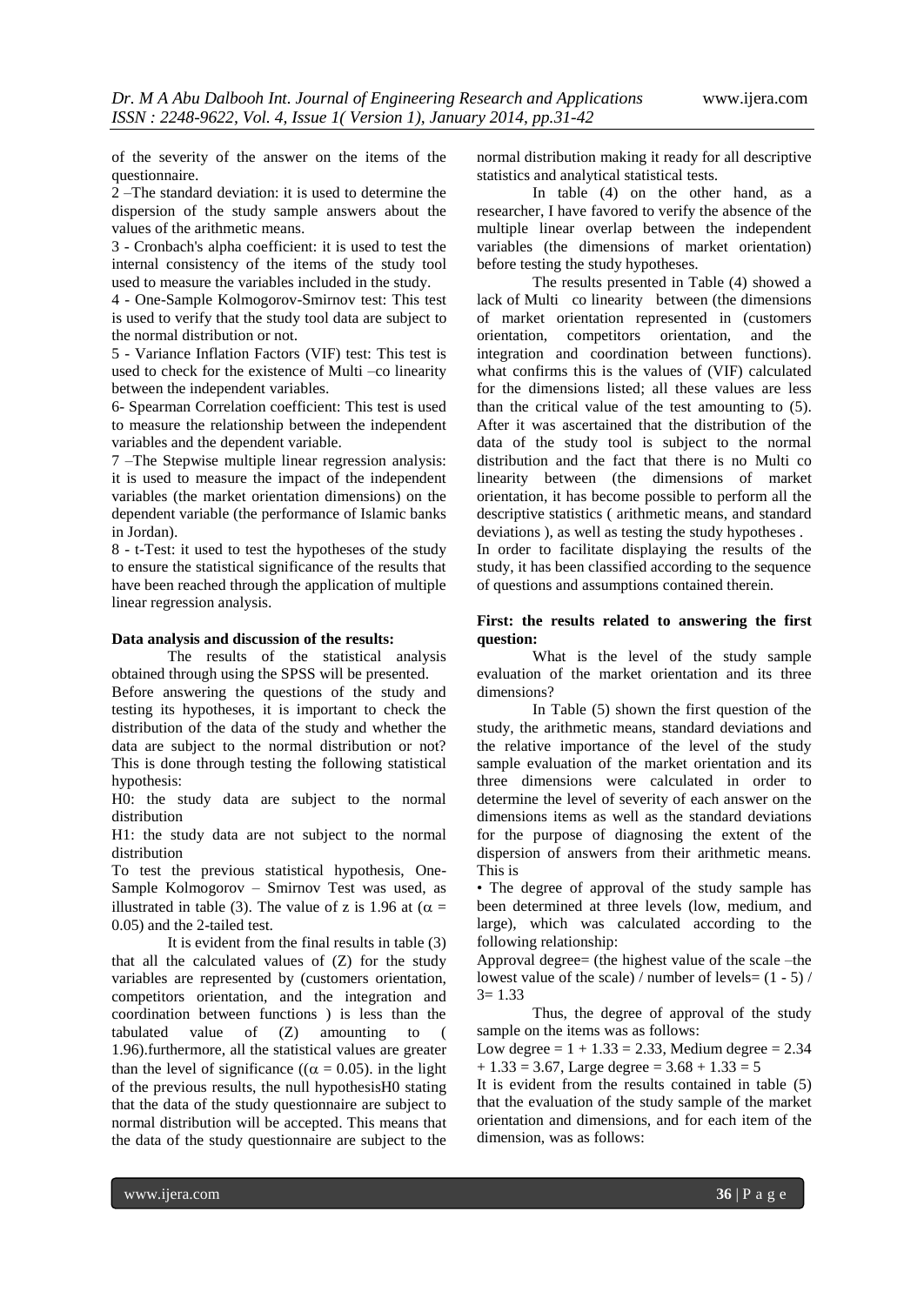#### **1. Customers orientation:**

Table (5) shows the evaluation of the members of the study sample for this dimension was (moderate), where the items of this dimension had degrees ranging between (large and medium), with arithmetic averages ranging between (3.05-3.86). Item (2), which states "Islamic banks understand the needs, desires and preferences of customers", came in the first rank with a mean of (3.86) and a standard deviation of (0.94). While item (7) stating "Islamic banks operate to receive the complaints of customers and try to solve them" came in the seventh and final rank with a mean of (3.05) and a standard deviation of 0.97.

#### **2 – Competitors orientation:**

Table (5) shows that the evaluation of the study sample for this dimension was (moderate), where the items of this dimension ranged between (large and medium) with arithmetic means ranging between (3.05-3.68). Item (10) stating that "Islamic banks use modern technology to achieve a comparative advantage" came in the first rank with a mean of (3.68) and a standard deviation of (0.71), while item (11) which stated "Islamic banks allocate a budget for promotion in line with the competitive situation" came in the sixth and final rank with a mean of (3.05) and a standard deviation of 0.97.

#### **3 - Integration and coordination between functions:**

In table (5) was show that the evaluation of the study sample for this dimension was (moderate), where the items of this dimension were (medium) with arithmetic averages ranging between (3.32- 3.58). item (17) stating that "Islamic banks cope with the technological development in the banking business in accordance with the latest methods" came in the first rank with a mean of (3.58) and a standard deviation of (0.50), while item (15) stating that "Islamic banks use qualified personnel to perform marketing functions" came in the fourth and final rank with a mean of (3.32) and a standard deviation of 0.78.

Second: The results related to answering the second question:

What is the level of the study sample evaluation of the performance of Islamic banks in Jordan?

To answer the second question of the study, the arithmetic means, standard deviations and order were calculated for the level of estimating the study sample for each item of the variable of the performance of Islamic banks in Jordan in order to determine the level of severity of the answer on each item in addition to the standard deviations for the purpose of diagnosing the extent of answers'

separation from their arithmetic means. This is shown in table (6).

Table ( 6 )shows that the degree of evaluating this variable by the study sample was (medium ), where the items of this variable had degrees ranging between ( large and medium ) with arithmetic means ranging between ( 3.49-3.75); item ( 2) stating that "Islamic banks seek to achieve the satisfaction and motivation of employees" came in the first rank with a mean of  $(3.75)$  and a standard deviation of  $(0.63)$ . while item (1) stating that "Islamic banks maintain their existing customers and achieve their satisfaction" came in the fifth and final rank with a mean of ( 3.49 ) and a standard deviation of 0.82 .

## **III. Results of testing the study hypotheses**

The following is a detailed explanation of the results of testing.

### **1. Testing the first major hypothesis:**

H01: there is no statistically significant relationship at  $(\alpha \leq 0.05)$  between the market orientation and its dimensions (customers' orientation, competitor's orientation and integration and coordination between functions) and the performance of Islamic banks in Jordan.

To test the validity of the second major hypothesis, the simple correlation coefficient (Spearman) was used in order to measure the relationship between market orientation and each of its dimensions and the performance of Islamic banks in Jordan, as shown in table (7).

The results presented in Table (7) indicated the presence of positive relationships that are statistically significant at the level of significance  $(\alpha$  $= 0.05$ ) between the market orientation and its dimensions and the performance of Islamic banks in Jordan. What supports this is the (P- value) which equals (0.000) for all the dimensions, which is less than the level of significance (( $\alpha = 0.05$ ). In the light of the previous results, (H01) is rejected and (H11) is accepted. the last hypothesis states that (there is a statistically significant relationship at the level of significance ( $\alpha \leq 0.05$ ) between market orientation and its dimensions ( customers' orientation, competitors' orientation , and the integration and coordination between functions) and the performance of Islamic banks in Jordan).

#### **2. Testing the hypothesis:**

H11: there is no a statistically significant relationship at  $(\alpha \leq 0.05)$  between the market orientation (customers' orientation, ) and the performance of Islamic banks in Jordan.

H12: there is no a statistically significant relationship at  $(\alpha \leq 0.05)$  between the market orientation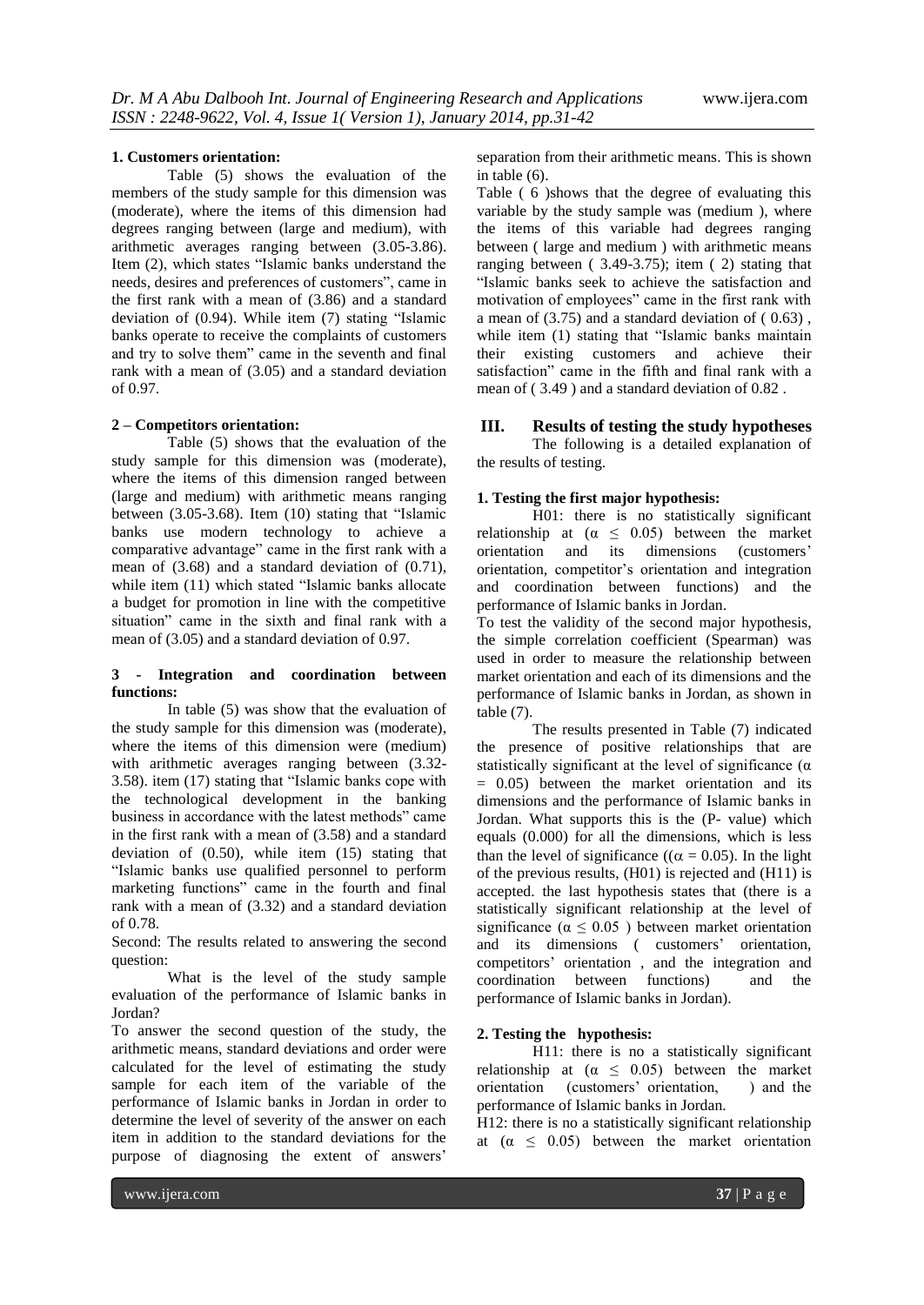(competitors' orientation) and performance of Islamic banks in Jordan.

H 13: there is no a statistically significant relationship at  $(\alpha \leq 0.05)$  between the market orientation (integration and coordination between functions) and performance of Islamic banks in Jordan.

In table (8) test the validity of the second major hypothesis, the Stepwise Multiple Linear Regression Analysis was used in order to measure the impact of (the dimensions of market orientation on the performance of Islamic banks in Jordan. Before testing, the validity of the model should be checked as follows.

Table (8) shows that the value of (F) equaling ( 30.036 ) is greater than the value of the tabulated (F) equaling ( 2.80) , as well as the value of statistical significance amounting ( 0.000), which is less than the level of significance (  $(\alpha = 0.05)$ ; therefore, the null hypothesis ( H0 )is rejected, which indicates to the validity of the model ; accordingly, there is an impact of the market orientation and its dimensions on the performance of Islamic banks in Jordan.

Based on the above, it has become possible to use the Stepwise Multiple Linear Regression Analysis in order to measure the impact of (the dimensions of market orientation on the performance of Islamic banks in Jordan, as shown in table (9).

Through the results of table (9), it is evident that:

A - Regression coefficients  $(\beta)$  of the dimensions of the market orientation are consistent; therefore, there is a statistically significant impact at the level of significance ( $\alpha = 0.05$ ) for the dimensions listed on the performance of Islamic banks in Jordan. What supports this is the values of the (t) calculated for all the dimensions. Furthermore, the (P-value) for all the dimensions is less than the level of significance (( $\alpha$  = 0.05. in the light of previous results, the null hypothesis (H02) will be rejected and the alternative hypothesis (H12) will be accepted. The last suggests that (there is a statistically significant impact at the level of significance ( $\alpha$  < 0.05) for the dimensions of market orientation on the performance of Islamic banks in Jordan).

B - The value of multiple correlation coefficient (R) is (0.788) that there is a strong and positive relationship that is statistically significant at the level of  $(a = 0.05)$  between the dimensions of market orientation and the performance of Islamic banks. This means that there is an increased interest in the dimensions as a whole, which will lead to improving the performance of Islamic banks in Jordan.

C - The value of the coefficient of explanation (R2) equaling (0.621) indicates that the dimensions of the market orientation explain the rate of (62.1 %) of the changes in the performance of Islamic banks in Jordan, while the remaining percent (37.9 %) is attributed to other variables not listed in the multiple linear regression model.

D –The standard transactions value (BETA) calculated for the dimensions of market orientation represented in (customers' orientation, competitors' orientation, and the integration and coordination between functions) equal (0.257, 0.448, 0.252) respectively. The increased interest in each dimension by one standard deviation, will improve the efficiency of the performance of Islamic banks in Jordan by the following rates (25.7%, 44.8 %, 25.2%), respectively.

Finally, I have preferred ordering the dimensions of the market orientation affecting the performance of Islamic banks in Jordan according to the power of influence in order to figure out any dimension that is more influential on the performance of Islamic banks in Jordan depending on the standard transaction (BETA) that is calculated for the dimensions, as shown in table (10).

## **IV. Results**

The study showed the following results:

- 1: there are rapid changes in the needs, wishes and preferences of customers.
- 2: sever competition increases under patterning banking services.
- 3: a low level of customer care by the employees in the Islamic banks.
- 4: a low level of coordination between the various functions of the market process
- 5: the low degree of interaction between the banking management and employees.
- 6: the limited efficiency and experience by the bankers.
- 7: The competitor's market orientation had the largest impact on directing the Islamic banking market.
- 8: the integration and coordination of functions dimension has a moderate power of effect.
- 9: generally, the banking performance is affected with the various variables of the study moderately.

### **V. Recommendations**

The study recommended the following:

- 1: Focusing on understanding the changes in the needs and desires of customers.
- 2: diversifying the banking services to meet competition.
- 3: increasing the attention to the complaints of customers and solving them.
- 4: increasing the level of coordination between the various market functions in the Islamic banks.
- 5: rehabilitating, training and raising the efficiency of workers.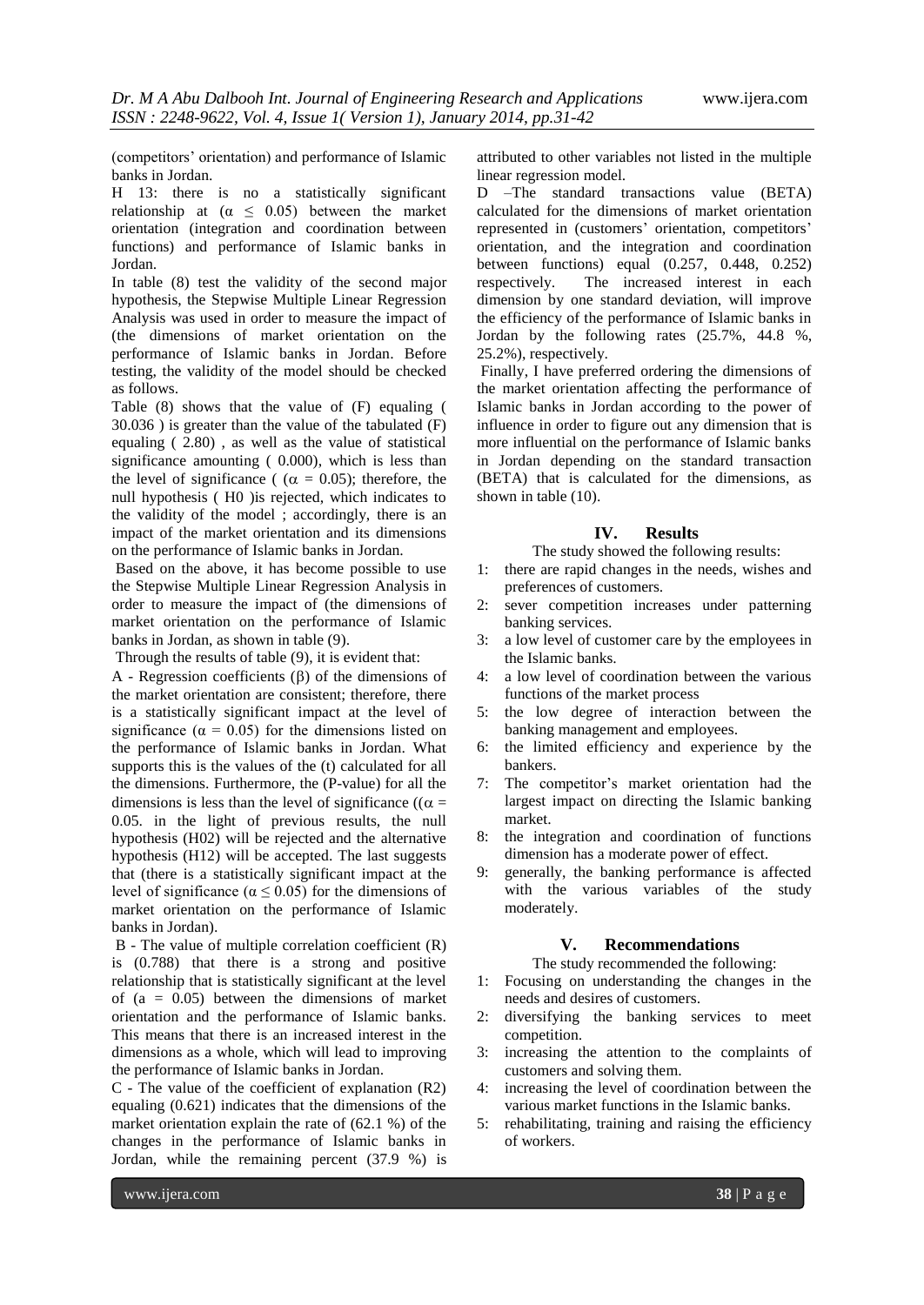6: Exploiting the competitive abilities of the Islamic banks and targeting new market segments.

7: Working on the fact that Islamic banks hold their moral and social responsibilities in line with the customers' requirements.

## **References**

- [1] Imam, Wi-Fi Al Said (2007) " the effective market: your way to invade and control markets," Hearty Press , Ministry of Higher Education and Information Technology, Mansur , Egypt , first edition.
- [2] Malaya, Nagy al (2004) "the scientific assets of banking market ", Amman, Jordan, Dar Weal House for publication, first edition.
- [3] United States Agency for International Development (USAID), 2011, "the tourism development strategy in Jordan", Amman, Jordan.
- [4] Al-Qary outi, Mohammad Qasim (2008) the principles of modern market , Amman, Jordan , Dar Weal for publication
- [5] Al-Ta'e, Al-Ala q, Hammed, Basher (2008), products development and pricing, Amman, Jordan, Al-Yazourihouse for publication.
- [6] Al-Ta'i, Al-Alaaq, Hammed, Basher ( 2007) Market Services , Amman , Jordan , Weal House for publication
- [7] Al-Dmour, Hani (2004) Market Services, Amman, Jordan, Dar Weal for publication.
- [8] Al-Sumaidaie, Mahmud (2000) market strategies, Amman, Jordan, Al-Humid house for Publishing.

Independent variables.

- [9] Teshangu, Teshangu, Hussy (1998) "Market orientation in small firms" Taiwan.
- [10] Belnam (2000) "Market activities and growth industrial firms", USA.
- [11] HombergHoppen (2002) "Market orientation and customers satisfaction", In USA, Germany.
- [12] David W. Cravens, Nigel F. Peirce (2003) "Strategic Market", McGraw Hill Irwin, 7th Ed., USA
- [13] F, Kittler, Philip (2009).Market management, vol. 11
- [14] itching chink (2002), Taiwan (market orientation in the performance of small firms)
- [15] Pelham (2000), America (the market performance of the small U.S. industrial companies)
- [16] Tollen (2002) America (the market orientation towards customers in the innovative market)
- [17] Li -Wakaliston (1998), America (the role of market factors on products differentiation)
- [18] Hum berg Hooper (2002), America (the market orientation of customers satisfaction)
- [19] Kim and Mom berg (1999), America (customers' oriented innovation)



(Figure 1): the hypothetical study model.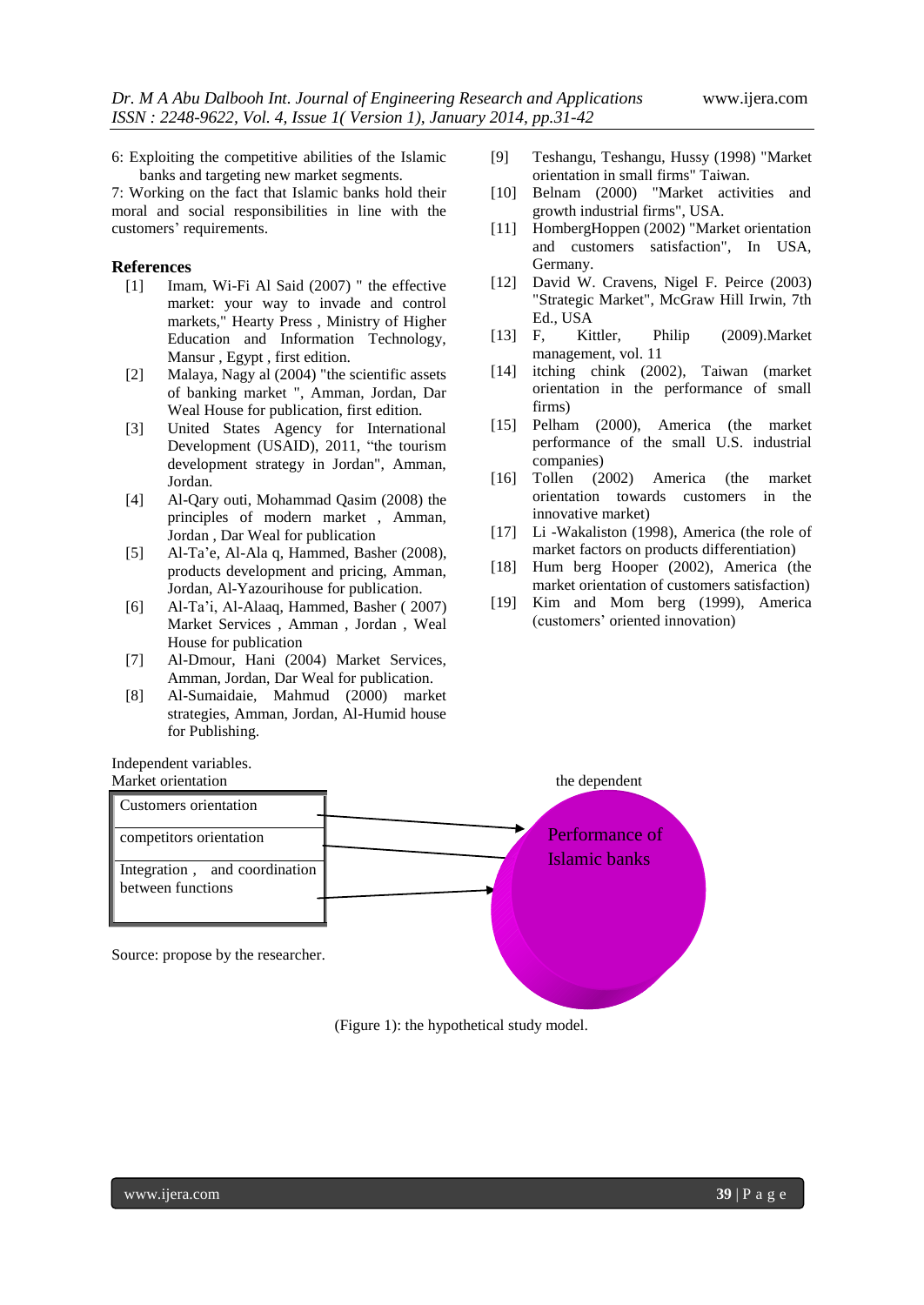| $\sqrt{T}$                       | variables such |                      | repetition | percentage | Total |
|----------------------------------|----------------|----------------------|------------|------------|-------|
|                                  |                | Male                 | 56         | 74.6%      |       |
| $\mathbf{L}$                     | Gender         | Female               | 20         | 25.4%      |       |
|                                  | Age            | less than 29         | 20         | 28.6%      |       |
|                                  |                | $39 - 29$            | 25         | 324%       |       |
| $\begin{array}{c} \n\end{array}$ |                | $49 - 39$            | 23         | 30.9%      | 76    |
|                                  |                | 49 years and over    |            | 7.1%       |       |
|                                  | Monthly income | less than 500 dinars | 45         | 64.4%      |       |
| $\Bigg 3$                        |                | $1000 - 500$         | 19         | 23.7%      |       |
|                                  |                | 1500 -1000           | 12         | 11.9%      |       |

Table (1): A Description of the personal characteristics of the study sample

#### Table (2) Results of (Cronbach's alpha) coefficients to check the internal consistency of the items questionnaire

| Variables of the study                              | the number of Cronbach's<br>items | alpha<br>coefficient | <b>Consistency</b><br>percent |
|-----------------------------------------------------|-----------------------------------|----------------------|-------------------------------|
| Customers orientation                               |                                   | 0.861                | %86.1                         |
| competitors orientation                             |                                   | 0.731                | %73.1                         |
| Integration and coordination between<br>  functions |                                   | 0.630                | %63.0                         |
| Performance of Islamic banks                        |                                   | 0.724                | %72.4                         |
| Tool as a whole                                     | 22                                | 0.897                | %89.7                         |

(Table 3) Kolmokrov-Simrnov test results (one-sample k-s test)

| study variables                      | Number of views (N) | The calculated the<br>value of $(Z)$ | statistical<br>significance (Sig) |
|--------------------------------------|---------------------|--------------------------------------|-----------------------------------|
|                                      |                     |                                      |                                   |
| Customers' orientation               | 59                  | 1.138                                | 0.150                             |
| Competitors' orientation             | 59                  | 1.247                                | 0.089                             |
| Integration and coordination between | -59                 | 1.206                                | 0.109                             |
| functions                            |                     |                                      |                                   |
| Performance of Islamic banks         | 59                  | 1.347                                | 0.053                             |

Table (4) (VIF) Test results to check the phenomenon of multiple linear overlap among the dimensions of market orientation

| Independent variables                                                  | <b>VIF</b> | Tolerance |
|------------------------------------------------------------------------|------------|-----------|
| ■ Customers' orientation                                               | 1.699      | 0.588     |
| Competitors' Orientation                                               | 1.489      | 0.671     |
| between $\parallel$ 1.439<br>Integration and coordination<br>functions |            | 0.695     |

Table (5) the arithmetic means, standard deviations and ordering of the items of the market orientation variable.

| I Item No.     | Items                                                                                       | arithmetic<br>the<br>means | standard<br>deviations | Items<br>order | of<br>Degree<br>acceptance |
|----------------|---------------------------------------------------------------------------------------------|----------------------------|------------------------|----------------|----------------------------|
|                | A. Costumers' Orientation:                                                                  |                            |                        |                |                            |
|                | Islamic banks focus on the client as a<br>main pivot in the marketing process.              | 3.68                       | 0.82                   |                | large                      |
| $\overline{2}$ | Islamic banks understand the needs,<br>desires and preferences of customers.                | 3.86                       | 0.94                   |                | large                      |
| 3              | Islamic banks maintain their existing<br>customers.                                         | 3.63                       | 1.05                   | 3              | large                      |
| $\overline{4}$ | Islamic banks try to<br>attract new<br>customers.                                           | 3.53                       | 0.80                   | 4              | Medium                     |
| $\vert$ 5      | Islamic banks offer financial and credit<br>facilities better than the commercial<br>banks. | 3.29                       | 1.15                   | 5              | Medium                     |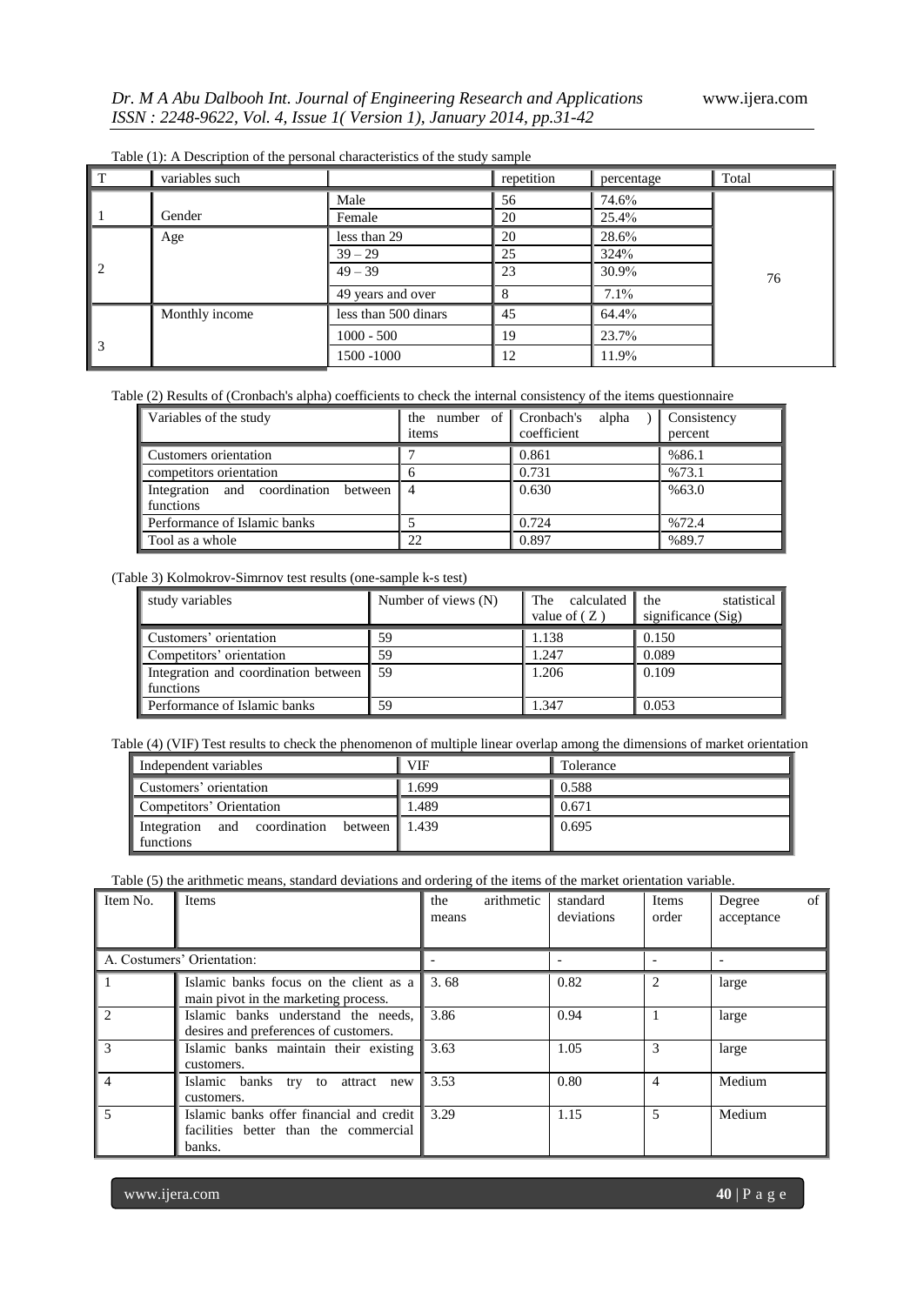|  |  |                                                                      | Dr. M A Abu Dalbooh Int. Journal of Engineering Research and Applications |
|--|--|----------------------------------------------------------------------|---------------------------------------------------------------------------|
|  |  | ISSN : 2248-9622, Vol. 4, Issue 1(Version 1), January 2014, pp.31-42 |                                                                           |

*Dr. M A Abu Dalbooh Int. Journal of Engineering Research and Applications* www.ijera.com

| 6              | Islamic banks promote selling skills for                                                                                                           | 3.20           | 0.91                     | 6                        | Medium |
|----------------|----------------------------------------------------------------------------------------------------------------------------------------------------|----------------|--------------------------|--------------------------|--------|
|                | their employees.                                                                                                                                   |                |                          |                          |        |
| 7              | Islamic banks operate to receive the<br>complaints of customers and try to solve<br>them.                                                          | 3.05           | 0.97                     | $\overline{7}$           | Medium |
|                | the general arithmetic means<br>and<br>standard deviations                                                                                         | 3.46           | 0.70                     | $\overline{a}$           | Medium |
|                | B. Competitors' orientation:                                                                                                                       |                | $\overline{\phantom{a}}$ |                          |        |
| 8              | Islamic banks offer distinctive and<br>varied banking services compared to<br>competitors in the banking sector.                                   | 3.59           | 0.93                     | 2                        | Medium |
| 9              | Islamic banks focus on the research.<br>development and the study of the<br>competitive banking market.                                            | 3.54           | 0.68                     | 3                        | Medium |
| 10             | Islamic banks use modern technology to<br>achieve a comparative advantage.                                                                         | 3.68           | 0.71                     | $\mathbf{1}$             | large  |
| 11             | Islamic banks allocate a budget for<br>promotion in line with the competitive<br>situation                                                         | 3.05           | 0.97                     | 6                        | Medium |
| 12             | Islamic banks distribute their banking<br>services to customers in line with the<br>competitive situation.                                         | 3.14           | 1.04                     | $\overline{4}$           | Medium |
| 13             | Islamic banks seek to choose employees<br>by efficiency                                                                                            | 3.07           | 0.96                     | 5                        | Medium |
| $\blacksquare$ | the general arithmetic means and<br>standard deviations                                                                                            | 3.34           | 0.68                     | $\overline{\phantom{a}}$ | Medium |
|                | C. Integration and coordination of functions:                                                                                                      | $\overline{a}$ |                          | $\overline{a}$           |        |
| 14             | Islamic banks work on coordination<br>between<br>the<br>marketing<br>functions<br>(production, pricing, distribution, and<br>promotion).           | 3.50           | 0.68                     | 3                        | Medium |
| 15             | Islamic banks use qualified personnel to<br>perform market functions.                                                                              | 3.32           | 0.78                     | $\overline{4}$           | Medium |
| 16             | banks<br>Islamic<br>conduct<br>marketing<br>functions in a modern way.                                                                             | 3.51           | 0.60                     | $\overline{c}$           | Medium |
| 17             | Islamic<br>banks<br>with<br>cope<br>the<br>technological<br>development<br>in<br>the<br>banking business in accordance with the<br>latest methods. | 3.58           | 0.50                     | $\mathbf{1}$             | Medium |
| $\sim$         | the general arithmetic means<br>and<br>standard deviations                                                                                         | 3.48           | 0.34                     | $\overline{\phantom{a}}$ | Medium |

(Table 6) The arithmetic means and standard deviations for the items of the variable of the Islamic banks performance  $(n=40)$ 

| l Item<br>∥ No. | <b>Items</b>                                                                                       | the<br>arithmetic<br>means | standard<br>deviations | Items<br>order | Degree of<br>acceptance |
|-----------------|----------------------------------------------------------------------------------------------------|----------------------------|------------------------|----------------|-------------------------|
|                 | Islamic banks maintain their existing customers and $\parallel$ 3.49<br>achieve their satisfaction |                            | 0.82                   | 5              | Medium                  |
| $\mathbf{1}$    | Islamic banks seek to achieve the satisfaction and 13.75<br>motivation of employees.               |                            | 0.63                   |                | large                   |
|                 | Islamic banks are interested in the ethical and social    3.58<br>responsibility                   |                            | 0.86                   |                | Medium                  |

www.ijera.com **41** | P a g e